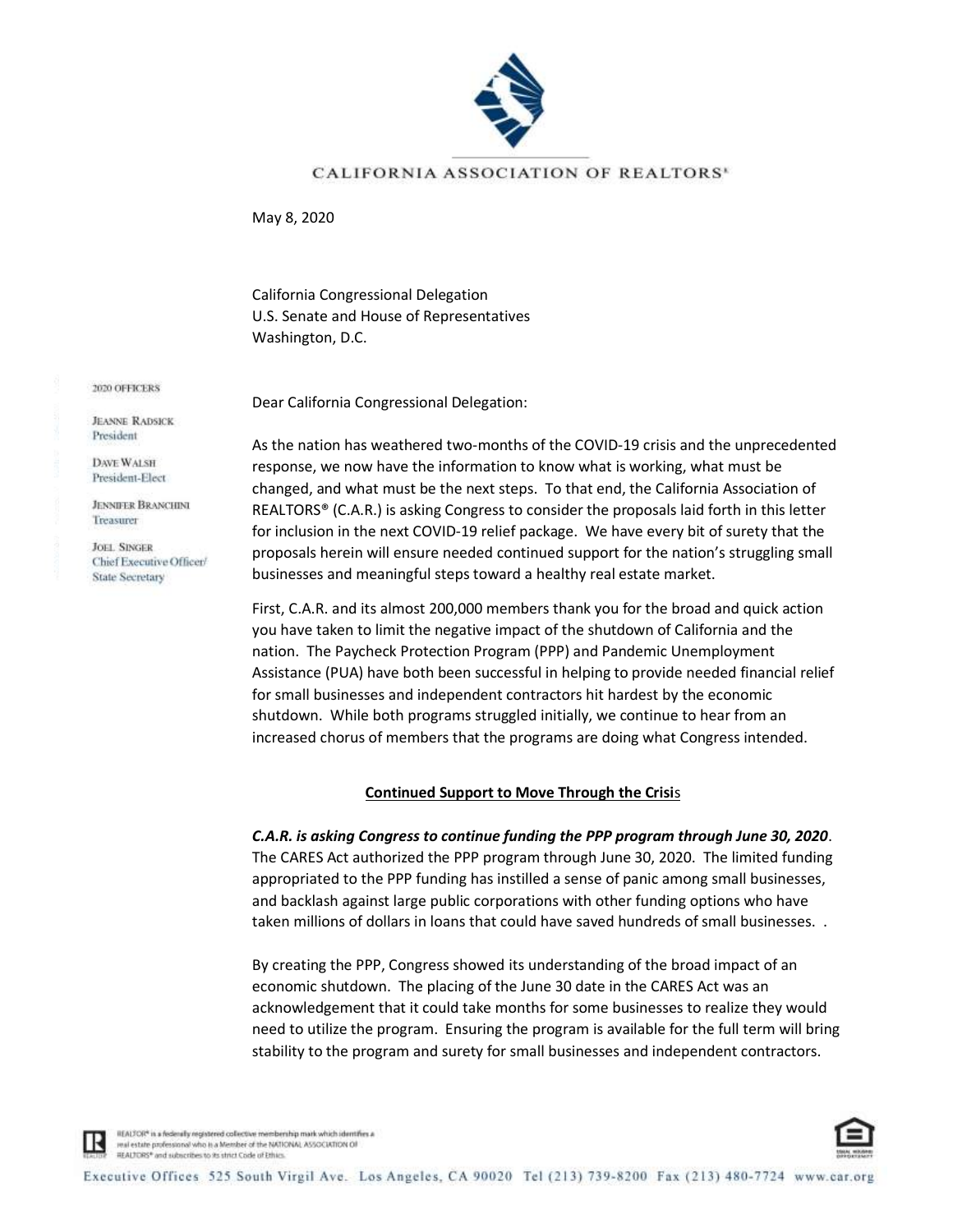*Mandate Fannie Mae and Freddie Mac (Enterprises) purchase conforming mortgages that were originated and underwritten to their guidelines but went into forbearance after closing but prior to the Enterprises purchasing them at no extra cost.* The mortgage market is currently broken as loan originators and servicers are charging almost double the fees of historic norms and shrinking their credit box so qualified borrowers are unable to purchase homes. This is because Fannie Mae and Freddie Mac had refused to purchase conforming mortgages despite being qualified under their own guidelines if the borrowers went into forbearance between the time the loan closes and the Enterprises purchasing the mortgage. Recently, the Enterprises have agreed to purchase these loans, but at punitive fees of 5% for mortgage for first time homebuyers and 7% for all other mortgages. These fees ignore the public role and mission of the Enterprises. Congress created them to provide market liquidity and stabilize mortgage markets during a time of crisis. Instead it treats the Enterprises as private Wall Street firms more intent on lining their capital reserves than serving their counter-cyclical purpose.

The Enterprises refusal to purchase these loans in forbearance has forced originators and servicers to increase their fees on all consumers and is contrary to the intent of the CARES Act, that borrowers of government backed mortgages can seek forbearance at no additional cost. A mandate that the Enterprises must purchase a conforming mortgage if a loan is in forbearance but was properly underwritten to conforming mortgage guidelines and the borrower was able to pay the mortgage at time of close will provide stability to the nation's mortgage finance market.

*C.A.R. is asking Congress to approve temporary Remote Online Notary (RON) service for states that don't allow it.* This would protect participants in real estate transactions and allow them to comply with social distancing requirements. Dozens of states already allow for RON and have proven it is secure. Granting consumers in the other states to temporarily use of, or access to other states RON during this crisis will allow for real estate transactions to continue while protecting the public's health.

## **Protect Against Future Distressed Markets**

*Prohibit bulk sales of REOs and distressed notes if they are owned or guaranteed by the government; and require a First Look Program for all homes that go to REO and had a government guaranteed mortgage.* A tough lesson learned from the housing crisis of a decade ago is communities across the country saw hundreds of thousands of homes taken from the housing market inventory by institutional investors who purchased bulk sales of REOs or non-performing loans before the properties could ever offered to homebuyers. The first step in a housing crisis must be to provide every opportunity to avoid foreclosure. C.A.R. has and will continue to support homeowner access to forbearance and loan modification; however, there is the possibility that some homeowners may not be able to keep their homes.